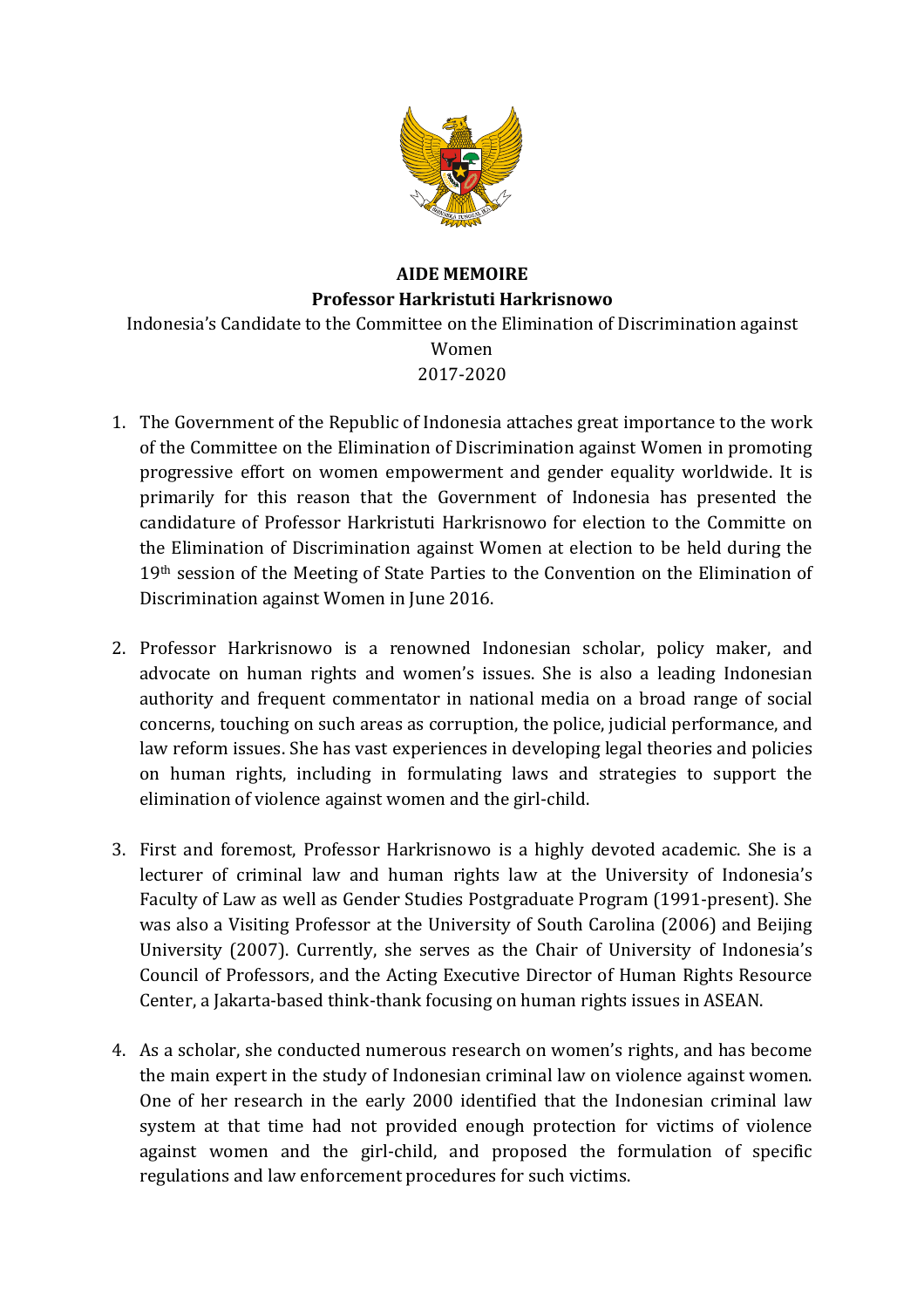- 5. Her reputation as an expert on human rights and criminal law led to her appointment towards various policy-making positions. She headed the teams that formulate the Draft Law on Victim and Witness Protection (1999), Draft Law on the Rights of Women (2003), Revised Draft of Juvenile Justice System Law (2005), and Draft Law on the Elimination of Racial and Ethnic Discrimination (2008). In 1999, Professor Harkrisnowo also became a member of the National Law Commission. In 2006, she was appointed as the Director General for Human Rights at the Ministry of Law and Human Rights, a position which she held until 2014.
- 6. Professor Harkrisnowo has a wide-ranging experience in human rights diplomacy, the UN human rights system, and international human rights treaty body mechanisms. She was a member of the Indonesian Delegation to, among others, the Universal Periodic Review (2008 and 2012),  $66<sup>th</sup>$  Session of the Committee on the Rights of the Child (2014), 108<sup>th</sup> Session of the Human Rights Committee (2013), as well as the 57<sup>th</sup> and 59<sup>th</sup> Session of the Commission on the Status of Women (2013) and 2015). Furthermore, under her leadership as the Director General for Human Rights, Indonesia has succesfully ratified four new international human rights instruments, namely the Convention on the Rights of Persons with Disabilities, Convention on the Protection of the Rights of All Migrant Workers and Members of their Families, and two Optional Protocols to the Convention on the Rights of the Child.
- 7. Whether as an academic or a policy-maker, Professor Harkrisnowo has always been a prominent and vocal human rights and women's issues advocate. She has made invaluable contribution to Indonesia's legal system reform to provide a better protection for women and children, and hence could use her experience for advancing the rights of women and the girl-child at the global stage. In view of her distinguished qualification and competence in both doctrinal and practical aspects of the rights of women and the girl-child, Indonesia is convinced that Professor Harkrisnowo – if elected – will contribute to the work of the Committee on the Elimination of Discrimination against Women with her utmost dedication.
- 8. It is also important to note that since the establishment of the Committee on the Elimination of Discrimination against Women, four experts from Indonesia has been elected as a member of the Committee. It has been more than 11 years since an Indonesian expert served as a Committee member, therefore it is high time for Indonesia to revitalize its contribution within the Committee. As a member, our expert will have the opportunity to bring the voice of half of Indonesia's 250-million population, as well as the aspiration of a democratic muslim majority country, that is committed to advance the rights of women at the national, regional, and global level.